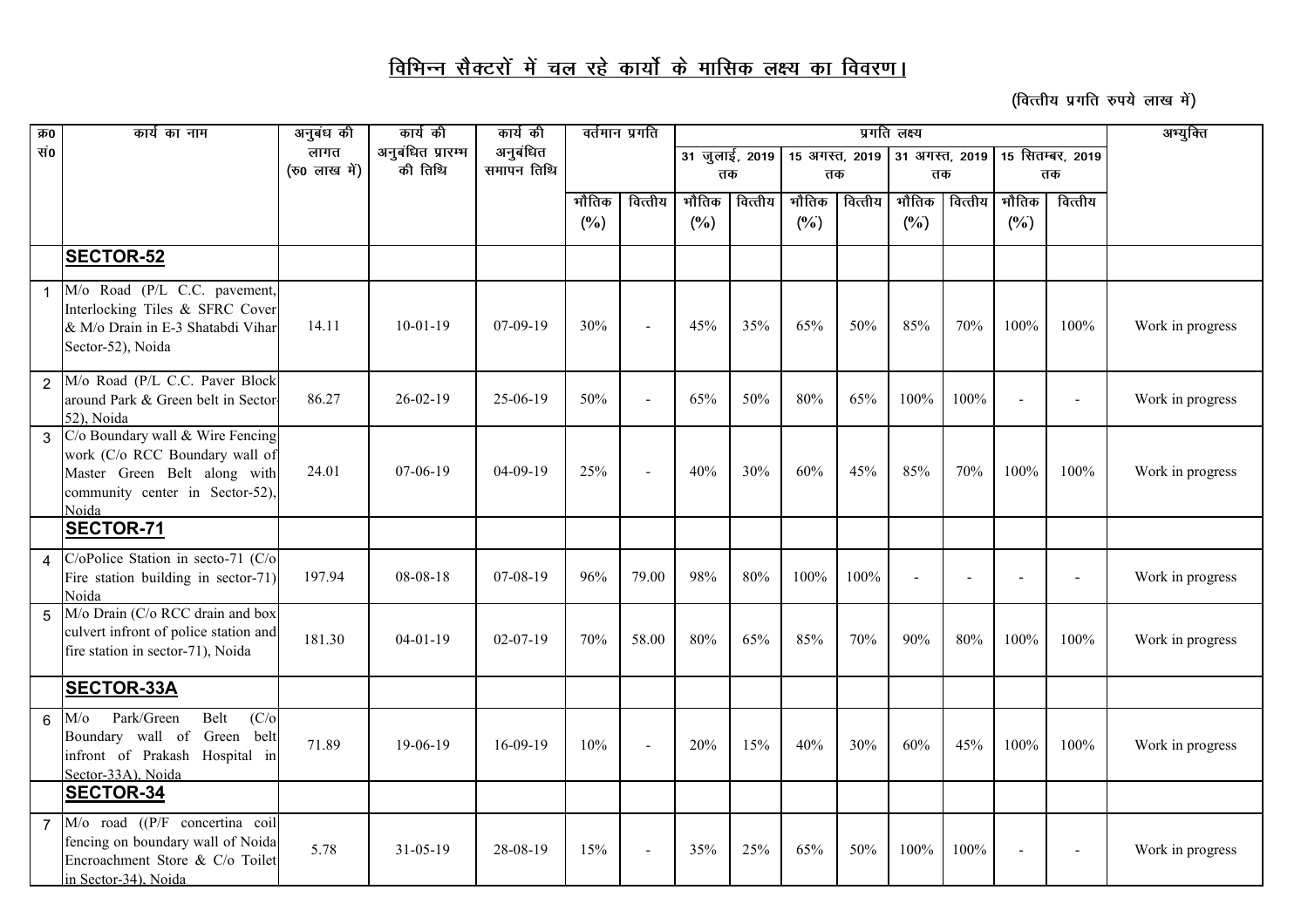|                 | <b>SECTOR-35</b>                                                                                                 |        |            |               |     |                          |     |     |     |     |      |      |                          |                          |                  |
|-----------------|------------------------------------------------------------------------------------------------------------------|--------|------------|---------------|-----|--------------------------|-----|-----|-----|-----|------|------|--------------------------|--------------------------|------------------|
| 8               | Drain (Repair of drain,<br>$M$ /0<br>Raising of culvert, SFRC cover &<br>Direction board in Sector-35),<br>Noida | 33.29  | $10-06-19$ | $7-09-19$     | 17% | $\overline{\phantom{a}}$ | 30% | 25% | 55% | 45% | 75%  | 65%  | 100%                     | 100%                     | Work in progress |
|                 | <b>SECTOR-66</b>                                                                                                 |        |            |               |     |                          |     |     |     |     |      |      |                          |                          |                  |
| 9               | M/o Drain (C/o RCC drain from<br>Gali No. 09 village Mamura to<br>Green Belt Sector-66), Noida                   | 114.11 | $07-02-19$ | $7 - 05 - 19$ | 45% | $\blacksquare$           | 60% | 50% | 75% | 65% | 100% | 100% | $\overline{\phantom{0}}$ | $\overline{\phantom{a}}$ | Work in progress |
|                 | <b>Chaura Raghunathpur</b>                                                                                       |        |            |               |     |                          |     |     |     |     |      |      |                          |                          |                  |
|                 | 10 Village Development (P/L CC road<br>R/o drain and M.S. Jal in village -<br>Chaura Raghunathpur) Noida.        | 86.00  | 29.05.2019 | 24.11.2019    | 50% | $\overline{\phantom{a}}$ | 55% | 45% | 60% | 50% | 65%  | 55%  | 100%                     | 100%                     | Work in progress |
|                 | <u> Mamura</u>                                                                                                   |        |            |               |     |                          |     |     |     |     |      |      |                          |                          |                  |
| 11 <sup>1</sup> | Village<br>$(M/\sigma)$<br>Development<br>Community center No. 1 and 2 in<br>village - Mamura) Noida.            | 7.41   | 05.03.2019 | 03.08.2019    | 10% | $\overline{\phantom{a}}$ | 30% | 25% | 80% | 65% | 100% | 100% | -                        |                          | Work in progress |
|                 | कुल                                                                                                              | 822.11 |            |               |     |                          |     |     |     |     |      |      |                          |                          |                  |

**Asst. Manager Manager(S) Manager(K) Sr. Manager (WC-5)**